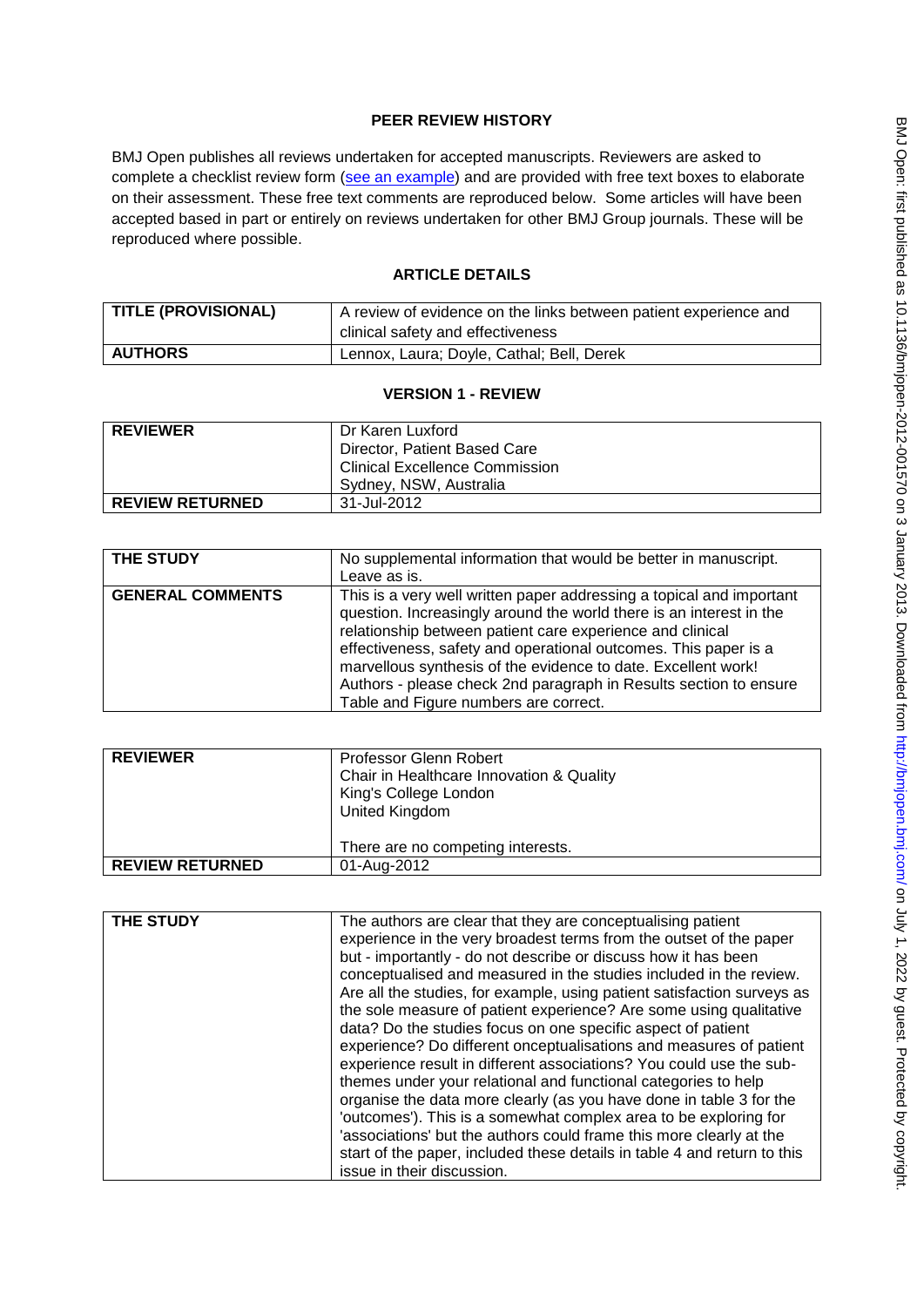| ļ<br>こくてくこ<br>)<br>22<br>.                                                                                                                                                                                                     |  |
|--------------------------------------------------------------------------------------------------------------------------------------------------------------------------------------------------------------------------------|--|
|                                                                                                                                                                                                                                |  |
|                                                                                                                                                                                                                                |  |
|                                                                                                                                                                                                                                |  |
|                                                                                                                                                                                                                                |  |
| .<br>המממה ו                                                                                                                                                                                                                   |  |
| Datination for the state of the state of the state of the state of the state of the state of the state of the state of the state of the state of the state of the state of the state of the state of the state of the state of |  |
|                                                                                                                                                                                                                                |  |
|                                                                                                                                                                                                                                |  |
|                                                                                                                                                                                                                                |  |
|                                                                                                                                                                                                                                |  |
| .<br>.                                                                                                                                                                                                                         |  |
|                                                                                                                                                                                                                                |  |
|                                                                                                                                                                                                                                |  |
|                                                                                                                                                                                                                                |  |
| <b>12.00000000000000</b>                                                                                                                                                                                                       |  |
| ,<br>,                                                                                                                                                                                                                         |  |
| .<br>.<br>.                                                                                                                                                                                                                    |  |

|                                  | A key point is that it is not clear (page 5) how the authors extracted<br>the data from the papers that met their inclusion criteria, nor whether<br>any form of quality appraisal was undertaken on the papers. The<br>'data collection process' (PRISMA) is not at all clear.                                                                                                                                                                                                                                                                                                                                                                                                                                                                                                           |
|----------------------------------|-------------------------------------------------------------------------------------------------------------------------------------------------------------------------------------------------------------------------------------------------------------------------------------------------------------------------------------------------------------------------------------------------------------------------------------------------------------------------------------------------------------------------------------------------------------------------------------------------------------------------------------------------------------------------------------------------------------------------------------------------------------------------------------------|
| <b>RESULTS &amp; CONCLUSIONS</b> | The authors raise the important distinction between (a) patient level<br>and (b) organisational level studies but do not return to this in either<br>their results or discussion sections. How many of the included<br>studies fell into each category and what are implications for the<br>overall findings?                                                                                                                                                                                                                                                                                                                                                                                                                                                                             |
|                                  | The authors state (page 7) that 'Not all studies demonstrated<br>associations, but those showing associations between patient<br>experience and the other two domains of quality outweigh those that<br>don't', and on page 8 the authors then conclude that 'The moderate<br>strength of associations '. But the paper does not provide any<br>details to support these assertions and so the reader is left unsure<br>as to the strength or weakness of the evidence-base underpinning<br>the conclusions. This limitation also relates to the point made above<br>that it appears that no quality appraisal of the included studies has<br>been undertaken. If so, presumably, the (far fewer) studies showing<br>no association could be of a much higher quality than those that do? |
|                                  | Table 4 could include these details (this would then follow the<br>PRISMA guidelines on 'Results of individual studies') as well as<br>summarising how 'patient experience' was measured in each study<br>(see point above). (For example, the authors themselves state (page<br>8) 'The suggested association between measures of patient<br>experience ' and later on same page 'patient experience data' but<br>the paper does not explore what these measures/data were or the<br>implications of using different measures for establishing whether<br>there are associations with effectiveness and safety).                                                                                                                                                                         |
|                                  | Is there a difference between those studies that explored 'relational',<br>'functional' and/or 'relational/functional' aspects of patient<br>experience?                                                                                                                                                                                                                                                                                                                                                                                                                                                                                                                                                                                                                                  |
|                                  | The authors state (page 7) that 'associations  appear consistent<br>across a range of disease areas, study designs, settings, population<br>groups and outcome measures' but the way their results are<br>currently presented does not make this clear. Given the 4,000 word<br>limit of the journal there is sufficient scope to present the results in<br>more detail.                                                                                                                                                                                                                                                                                                                                                                                                                  |
|                                  | It seems that predominantly the associations reported are with<br>clinical effectiveness (rather than patient safety)? This warrants a<br>comment and discussion.                                                                                                                                                                                                                                                                                                                                                                                                                                                                                                                                                                                                                         |
|                                  | Overall, the authors should take a more critical perspective to their<br>presentation, analysis and discussion of the included studies and<br>their findings.                                                                                                                                                                                                                                                                                                                                                                                                                                                                                                                                                                                                                             |
| <b>REPORTING &amp; ETHICS</b>    | Data collection process' and of the PRISMA checklist where further<br>work and presentation of results are required.                                                                                                                                                                                                                                                                                                                                                                                                                                                                                                                                                                                                                                                                      |
| <b>GENERAL COMMENTS</b>          | This is a potentially important contribution to the field but feels like a<br>bit of a missed opportunity as currently drafted. The paper raises<br>several significant points but the way in which the resilts are<br>currently presented and discussed means that they are insufficiently<br>addressed. I also had a significant concern about the 'data collection<br>process' stage of the review - see comments above.                                                                                                                                                                                                                                                                                                                                                               |
|                                  |                                                                                                                                                                                                                                                                                                                                                                                                                                                                                                                                                                                                                                                                                                                                                                                           |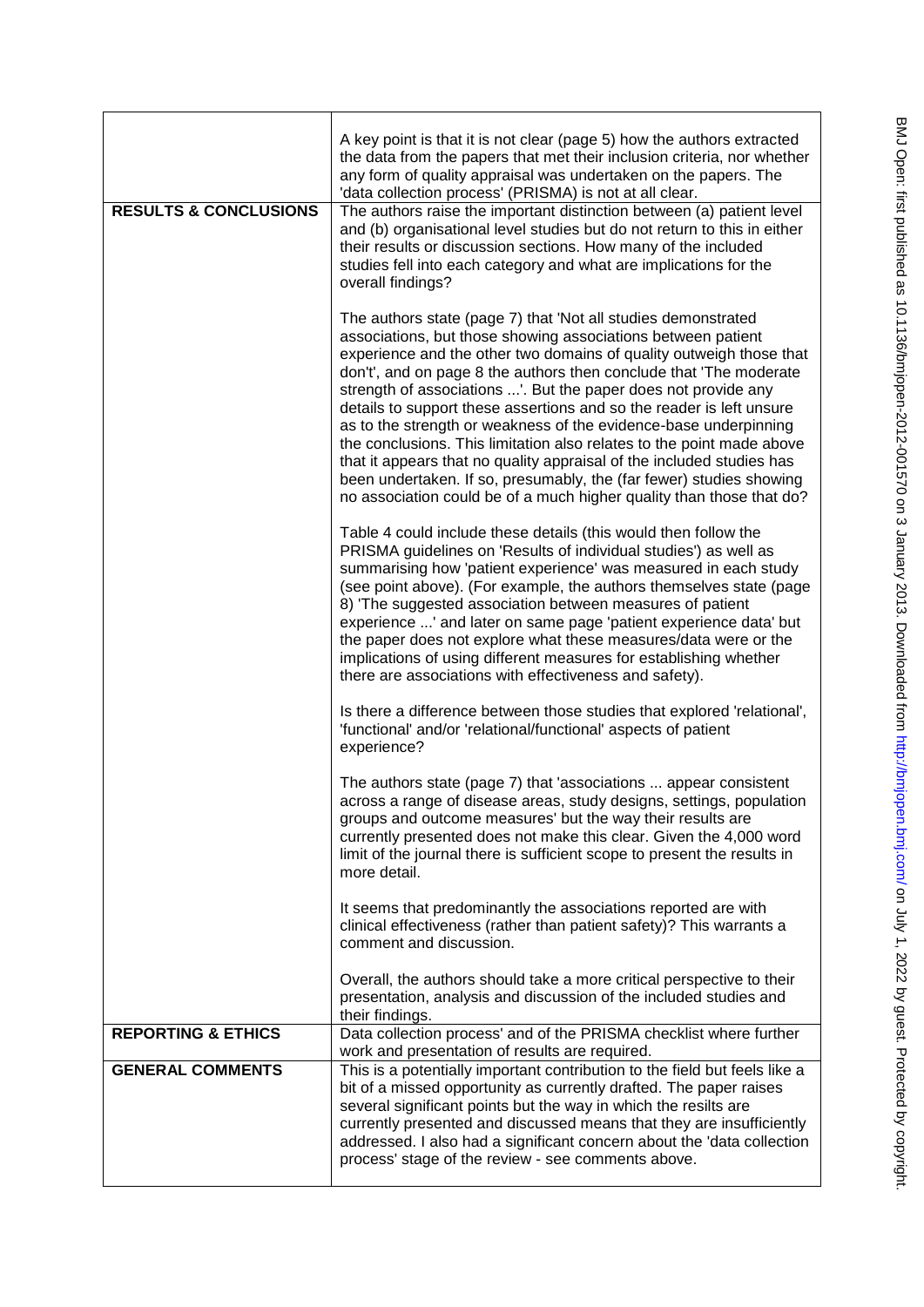| Overall, I was also unsure as to why the article was only 1853 words<br>as the journal instructions allow a 4000 word limit. The paper is an<br>important one and with revision would raise significant points which<br>certainly warrant a more detailed presentation of your results and<br>further discussion. I hope some of the points (and suggestions for<br>where further elaboration is needed) made in my review are helpful<br>in this regard. |
|-----------------------------------------------------------------------------------------------------------------------------------------------------------------------------------------------------------------------------------------------------------------------------------------------------------------------------------------------------------------------------------------------------------------------------------------------------------|
| Minor point: top of page 6 makes cross-reference to 'table 2'.<br>Presumably this should be 'table 4'?                                                                                                                                                                                                                                                                                                                                                    |

## **VERSION 1 – AUTHOR RESPONSE**

Tables 6 and 7 now describe in detail how each study conceptualised and measured patient experience and contains specifics of the methods used to measure both patient experience variables and safety and effectiveness variables. It makes it more explicit what data has been extracted from each study to enable us to draw our conclusions. We have explained in more detail the inclusion criteria and quality criteria, the steps taken to sift through the evidence and our inclusion and quality criteria.

For each study we count associations that either support or refute the hypothesis and this enables us to be more precise about the weight of evidence overall and compare the strength of evidence in different areas and suggest areas where more research is needed. In Table 4 we assess the weight of evidence categorised by type of safety and effectiveness measure. This enables us to assess the relative strength of the evidence in different areas, differentiating strong evidence (e.g. adherence and medication compliance) from those areas where more research is needed (e.g. safety, technical quality of care) and we now discuss these differences in more detail in the discussion section.

While we have kept the distinction between 'relational' and 'functional' in the section on framing our understanding of patient experience, it is less helpful when comparing evidence and we think the more detailed or granular analysis in Tables 4, 6 and 7 enables us to assess comparative strength of evidence and priorities for future research more clearly.

From Tables 6 and 7 it is now possible to see that there are only a few studies where the weight of evidence showing associations outweigh those that don't and we make the point in the text that there is no indication that these stand out as methodologically superior to others.

The reference to 'moderate strength of associations' in the article in the first draft wasn't well expressed. In this redraft we have explained that although all findings on associations are statistically significant it should be acknowledged that the strength of associations vary. Due to time constraints and heterogeneity of study designs and measures we did not attempt to stratify and systematically compare the strengths of associations in different studies, but we suggest this is potentially an area for further work.

The reviewer was correct that there is more evidence regarding clinical effectiveness rather than patient safety. We demonstrate this in the data in Table 4 and raise it in the discussion as a priority for future research.

### **VERSION 2 – REVIEW**

| <b>REVIEWER</b> | Professor Glenn Robert<br>Chair in Healthcare Quality & Innovation |
|-----------------|--------------------------------------------------------------------|
|                 | <b>National Nursing Research Unit</b>                              |
|                 | King's College London                                              |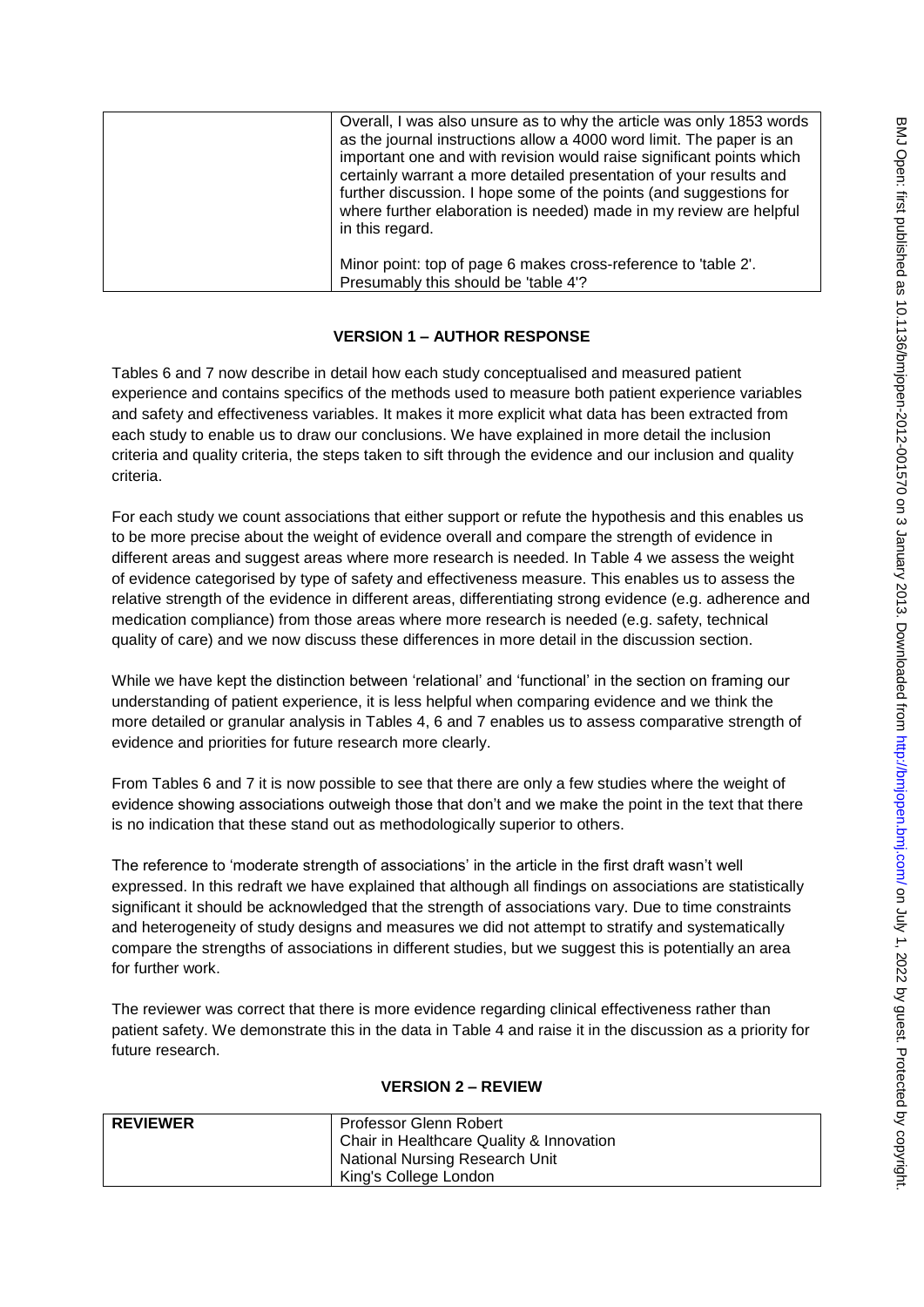|                        | No competing interests. |
|------------------------|-------------------------|
| <b>REVIEW RETURNED</b> | 02-Oct-2012             |
|                        |                         |

| <b>THE STUDY</b>                 | Description of methods: (1) did you really 'snowball' all 5323<br>references or just the 55 you included? presumably the latter but<br>even then it looks like a very small yield (n=35); need a little more<br>description and clarity as to what form the 'snowballing' took and<br>when you did it, (2) under 'study strengths and limitations' section<br>you raise issue of statistical significance - this needs to come much<br>earlier and be described in your 'methods' section (see other<br>comments re positive/negative nature of associations which should<br>also be addressed in methods section), (3) minor point but wouldn't<br>'mechanisms' be better than 'pathways' in first paragraph of<br>'methods'?                                                                                                                                                                                                                                                                             |
|----------------------------------|------------------------------------------------------------------------------------------------------------------------------------------------------------------------------------------------------------------------------------------------------------------------------------------------------------------------------------------------------------------------------------------------------------------------------------------------------------------------------------------------------------------------------------------------------------------------------------------------------------------------------------------------------------------------------------------------------------------------------------------------------------------------------------------------------------------------------------------------------------------------------------------------------------------------------------------------------------------------------------------------------------|
|                                  | Abstract/key messages: (1) abstract needs a close proof-read (e.g.<br>use of brackets). (2) and final sentence in 'results' section of abstract<br>needs clarifying - do you mean 'overall it was more common to find<br>positive associations between patient experience and patient safety<br>and clinical effectiveness than no association'                                                                                                                                                                                                                                                                                                                                                                                                                                                                                                                                                                                                                                                            |
|                                  | Standard of writing: at places there are notes in the manuscript<br>saying 'ADD REFS' - all needs very careful proof reading. Often the<br>language to describe key concepts in the paper is inconsistent.                                                                                                                                                                                                                                                                                                                                                                                                                                                                                                                                                                                                                                                                                                                                                                                                 |
|                                  | References: (1) shouldn't the 'relational', 'functional' distinction be<br>clearly referenced to Val Iles work (Iles V and Vaughan Smith J.<br>Working in health care could be one of the most satisfying jobs in<br>the world - why doesn't it feel like that? 2009 (available at<br>http://www.reallylearning.com/)) or wherever you are drawing on this<br>material? (2) References 9 and 10 in introduction seem to be in<br>wrong order?                                                                                                                                                                                                                                                                                                                                                                                                                                                                                                                                                              |
| <b>RESULTS &amp; CONCLUSIONS</b> | Presentation: (1) you seem to have lost the 'Results' section<br>heading? (presumably just before paragraph above table 3?) (2) I<br>couldn't make the various totals of associations add up - 556 in text,<br>378 in table 4 and 270 in table 5. Am sure there's a good reason but<br>needs explaining to the reader                                                                                                                                                                                                                                                                                                                                                                                                                                                                                                                                                                                                                                                                                      |
|                                  | Interpretation: (1) how many were US studies, you say 'most' but<br>you must know the number/% of the 40 empirical studies at least, (2)<br>'patient-centred care' gets a mention for the very first time (I think) in<br>the conclusion. Either make it more prominent in the introduction or<br>don't use it at all - personally I don't think the paper needs it (3) the<br>biggest issue re interpretation is that your findings can't support your<br>conclusion that a good patient experience 'may result in important<br>clinical benefits etc'; your findings relate to positive associations<br>between 2 or 3 domains of quality, they don't actually indicate in<br>what direction those links might be (i.e. safer care is positively<br>associated with a better patient experience (not the other way<br>around)). Need to be very careful with way you word your<br>conclusions to make this clear - you have shown positive<br>associations between 2/3 domains of quality not causality. |
|                                  | Clarity: throughout the paper (1) suggest use 'patient experience',<br>'patient safety' and 'clinical effectiveness' as your three domains of<br>quality. At various places (including the title and 'key messages') you<br>use alternative (e.g. 'clinical safety', 'health outcomes', 'clinical<br>outcomes); just be consistent, (2) you must be clear throughout                                                                                                                                                                                                                                                                                                                                                                                                                                                                                                                                                                                                                                       |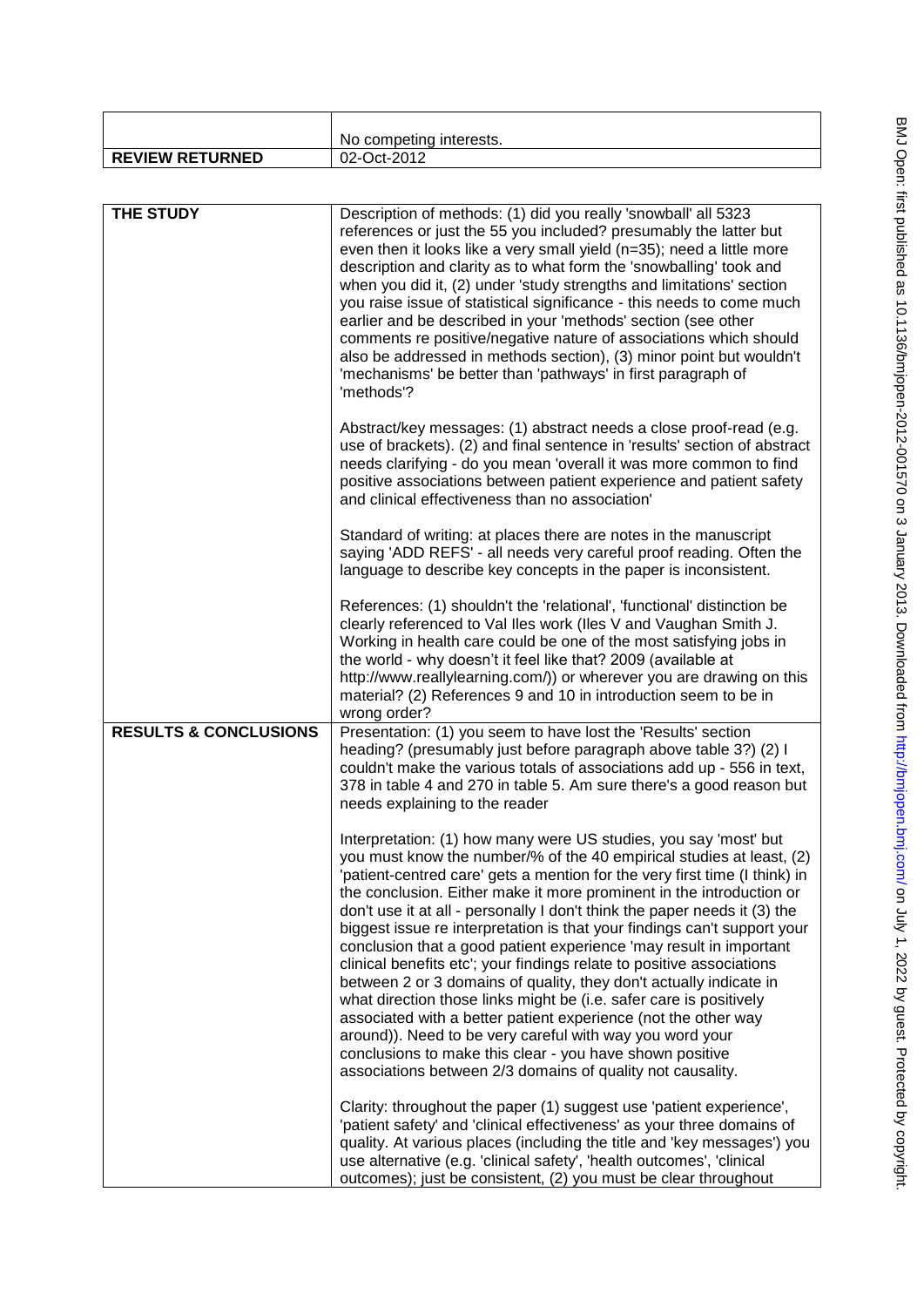|                         | whether you are discussing 'positive associations' (i.e. a better<br>patient experience is associated with safer/more effective care),<br>'negative' associations (a better patient experience is associated<br>with less safe/ effective care or vice versa) or no associations at all.<br>At the moment the paper implicitly suggests you are referring to<br>'positive associations' throughout - just need to be clear about this in<br>the methods section and review wording elsewhere. Use 'positive                                                                                                                                                                                                                                                                                                                                                                                                                                                                                                                                                                                                                                                                                                                                                                        |
|-------------------------|------------------------------------------------------------------------------------------------------------------------------------------------------------------------------------------------------------------------------------------------------------------------------------------------------------------------------------------------------------------------------------------------------------------------------------------------------------------------------------------------------------------------------------------------------------------------------------------------------------------------------------------------------------------------------------------------------------------------------------------------------------------------------------------------------------------------------------------------------------------------------------------------------------------------------------------------------------------------------------------------------------------------------------------------------------------------------------------------------------------------------------------------------------------------------------------------------------------------------------------------------------------------------------|
|                         | associations' throughout (including tables) if this is what you mean<br>(3) in final paragraph you use term 'measures' when really you mean<br>'dimensions of quality'                                                                                                                                                                                                                                                                                                                                                                                                                                                                                                                                                                                                                                                                                                                                                                                                                                                                                                                                                                                                                                                                                                             |
| <b>GENERAL COMMENTS</b> | This is a frustrating paper to review!! There is a good and helpful<br>paper here - and the revisions already made have improved it - but it<br>still needs considerable tightening up in places. I hope the authors<br>will persevere and that they can make the suggested amendments<br>to the paper - partly I suspect the remaining shortcomings in the<br>paper are a function of the work being a 'time-limited' review but<br>there are also aspects of the paper that just need better drafting and<br>a little more thought (rather than requiring the authors having to go<br>back and revisit their methods and results). It does require further<br>revisions along lines suggested before being acceptable for<br>publication. You may want to acknowledge in limitations that simple<br>counts of studies (or associations in this case) is the weakest form of<br>'synthesis' but the time-limited nature of your review meant this was<br>all you could do - it's clearly a weakness not to have formally<br>appraised the quality of the 55 included studies and taken these into<br>account in your synthesis and I think you should be up front about<br>this. There's still plenty if the paper of interest as a starting point to<br>think about these links. |

# **VERSION 2 – AUTHOR RESPONSE**

Reviewer comment: Description of methods: (1) did you really 'snowball' all 5323 references or just the 55 you included? presumably the latter but even then it looks like a very small yield (n=35); need a little more description and clarity as to what form the 'snowballing' took and when you did it

Response: We have expanded the description a bit as follows and redesigned the graphic to clarify. 'Given concerns about the sole use of protocol-driven search strategies for complex evidence, for the full text articles retrieved for review, we used a 'snowballing' approach to identify further studies. This involved sourcing further articles in these studies for assessment and using the 'related articles' function in the PubMED database. We repeated this for new articles identified until the approach ceased to identify new studies. '

Reviewer comment: (2) under 'study strengths and limitations' section you raise issue of statistical significance - this needs to come much earlier and be described in your 'methods' section (see other comments re positive/negative nature of associations which should also be addressed in methods section)

Response: We refer to statistical significance in the methods section in the following sentence. 'Associations refer to cases where one measure of patient experience (typically an overall rating of patient experience for a care provider) has a statistically significant association with one or more effectiveness or safety variable.' We also now specify in the methods section that we checked for both negative and positive associations and that a negligible number of negative associations were found.

Reviewer comment: minor point but wouldn't 'mechanisms' be better than 'pathways' in first paragraph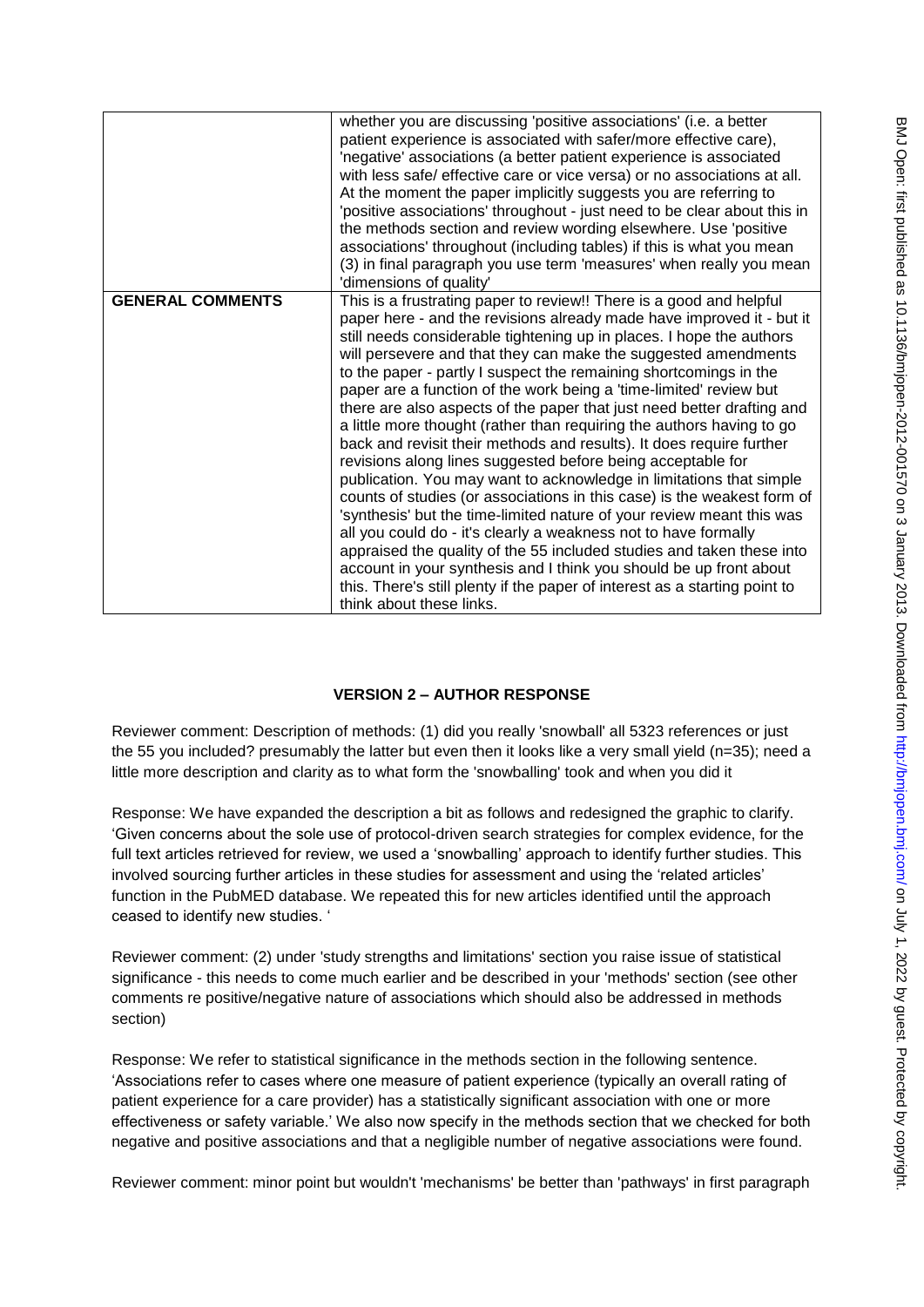### of 'methods'?

Response: Agree and change made

Reviewer comment: Abstract/key messages: (1) abstract needs a close proof-read (e.g. use of brackets). (2) and final sentence in 'results' section of abstract needs clarifying - do you mean 'overall it was more common to find positive associations between patient experience and patient safety and clinical effectiveness than no association' .

Response: We agree this is a better wording and we have used it. The article has been closely proofread.

Reviewer comment: References (1) shouldn't the 'relational', 'functional' distinction be clearly referenced to Val Iles work (Iles V and Vaughan Smith J. Working in health care could be one of the most satisfying jobs in the world - why doesn't it feel like that? 2009 (available at http://www.reallylearning.com/)) or wherever you are drawing on this material? (2) References 9 and 10 in introduction seem to be in wrong order?

Response: This was something that came via Angela Coulter's work and if that came via Iles's work we missed it so thanks for pointing it out. We have now included as a reference.

Reviewer comment: …you seem to have lost the 'Results' section heading? (presumably just before paragraph above table 3?)

Response: Rectified.

Reviewer comment: I couldn't make the various totals of associations add up - 556 in text, 378 in table 4 and 270 in table 5. Am sure there's a good reason but needs explaining to the reader

Response: We have adjusted the text to explain that in both tables we are referring to subsets of cases where sufficient information was available to make these categorisations.

Reviewer comment: How many were US studies, you say 'most' but you must know the number/% of the 40 empirical studies at least

Response: 28/40 – text changed

Reviewer comment: (2) 'patient-centred care' gets a mention for the very first time (I think) in the conclusion. Either make it more prominent in the introduction or don't use it at all - personally I don't think the paper needs it (3)

Response: Agree it's not needed. Has been removed.

Reviewer comment: The biggest issue re interpretation is that your findings can't support your conclusion that a good patient experience 'may result in important clinical benefits etc'; your findings relate to positive associations between 2 or 3 domains of quality, they don't actually indicate in what direction those links might be (i.e. safer care is positively associated with a better patient experience (not the other way around)). Need to be very careful with way you word your conclusions to make this clear - you have shown positive associations between 2/3 domains of quality not causality.

Response: We did say in the original submission and the resubmission that association does not entail causality and used tentative language such as 'may', 'suggest' etc to avoid misleading conclusions but we accept that may not have been sufficient. Therefore we have reworded the last 3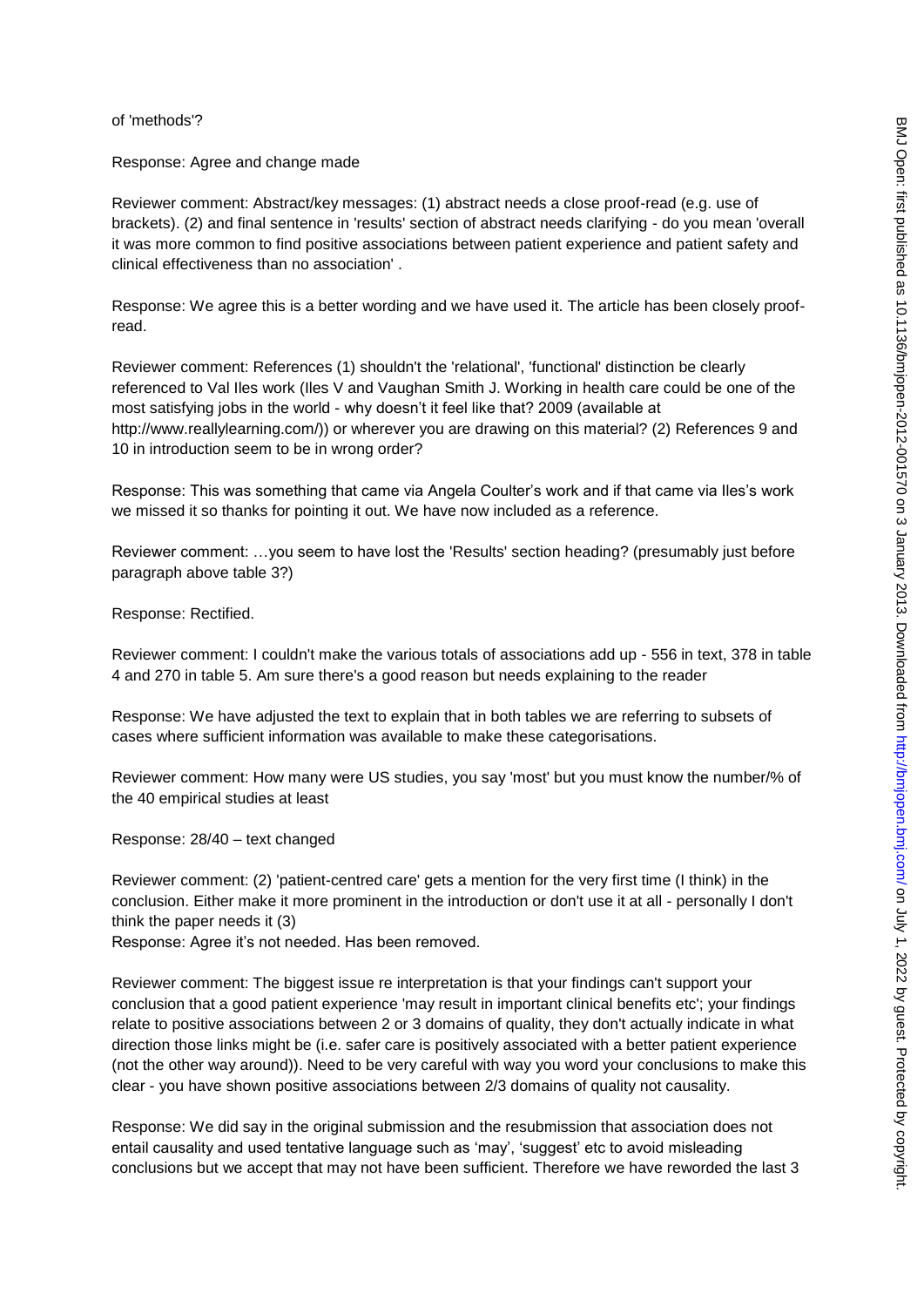### paragraphs as follows:

'The inclusion of patient experience as one of the pillars of quality is partly justified on the grounds that patient experience data, robustly collected and analyzed, may help highlight strengths and weaknesses in effectiveness and safety and that focusing on improving patient experience will increase the likelihood of improvements in the other two domains.

The evidence collated in this study demonstrates positive associations between patient experience and the other two domains of quality. Because associations do not entail causality, this does not necessarily prove that improvements in patient experience will cause improvements in the other two domains.

However, the weight of evidence across different areas of healthcare indicates that patient experience is clinically important. There is also some evidence to suggest that patients can be used as partners in identifying poor and unsafe practice and help enhance effectiveness and safety. This supports the argument that the three dimensions of quality should be looked at as a group and not in isolation. Clinicians should resist sidelining patient experience measures as too subjective or mood-orientated, divorced from the 'real' clinical work of measuring and delivering safety and effectiveness.

Reviewer comment: Clarity throughout the paper (1) suggest use 'patient experience', 'patient safety' and 'clinical effectiveness' as your three domains of quality. At various places (including the title and 'key messages') you use alternative (e.g. 'clinical safety', 'health outcomes', 'clinical outcomes); just be consistent

Response: The document has been reviewed to ensure more consistent terminology. On a few occasions we use the terms 'effectiveness' and 'safety' as short hand to prevent the text becoming too repetitive.

Reviewer comment: you must be clear throughout whether you are discussing 'positive associations' (i.e. a better patient experience is associated with safer/more effective care), 'negative' associations (a better patient experience is associated with less safe/ effective care or vice versa) or no associations at all. At the moment the paper implicitly suggests you are referring to 'positive associations' throughout - just need to be clear about this in the methods section and review wording elsewhere. Use 'positive associations' throughout (including tables) if this is what you mean (3) in final paragraph you use term 'measures' when really you mean 'dimensions of quality'

Response: We have now clarified and made more explicit in the text that we searched for all 3. Negative associations were only found in one of the 40 individual studies. We have added this text. Negative associations were rare. Of the 40 individual studies assessed in Table 6 negative associations (between patient experience of clinical team interactions and continuity of care and separate assessment of the quality of clinical care) were found in only one study.

Reviewer comment: You may want to acknowledge in limitations that simple counts of studies (or associations in this case) is the weakest form of 'synthesis' but the time-limited nature of your review meant this was all you could do

Response: Extracting the data to get a sense of what the evidence was telling us certainly wasn't simple but we acknowledge there may be scope for meta analysis in some areas. We've added the following sentence in strengths and limitations section.

'There may also be scope to explore whether future research in this area could go beyond the counting of associations in this study through, for example, meta-analysis.